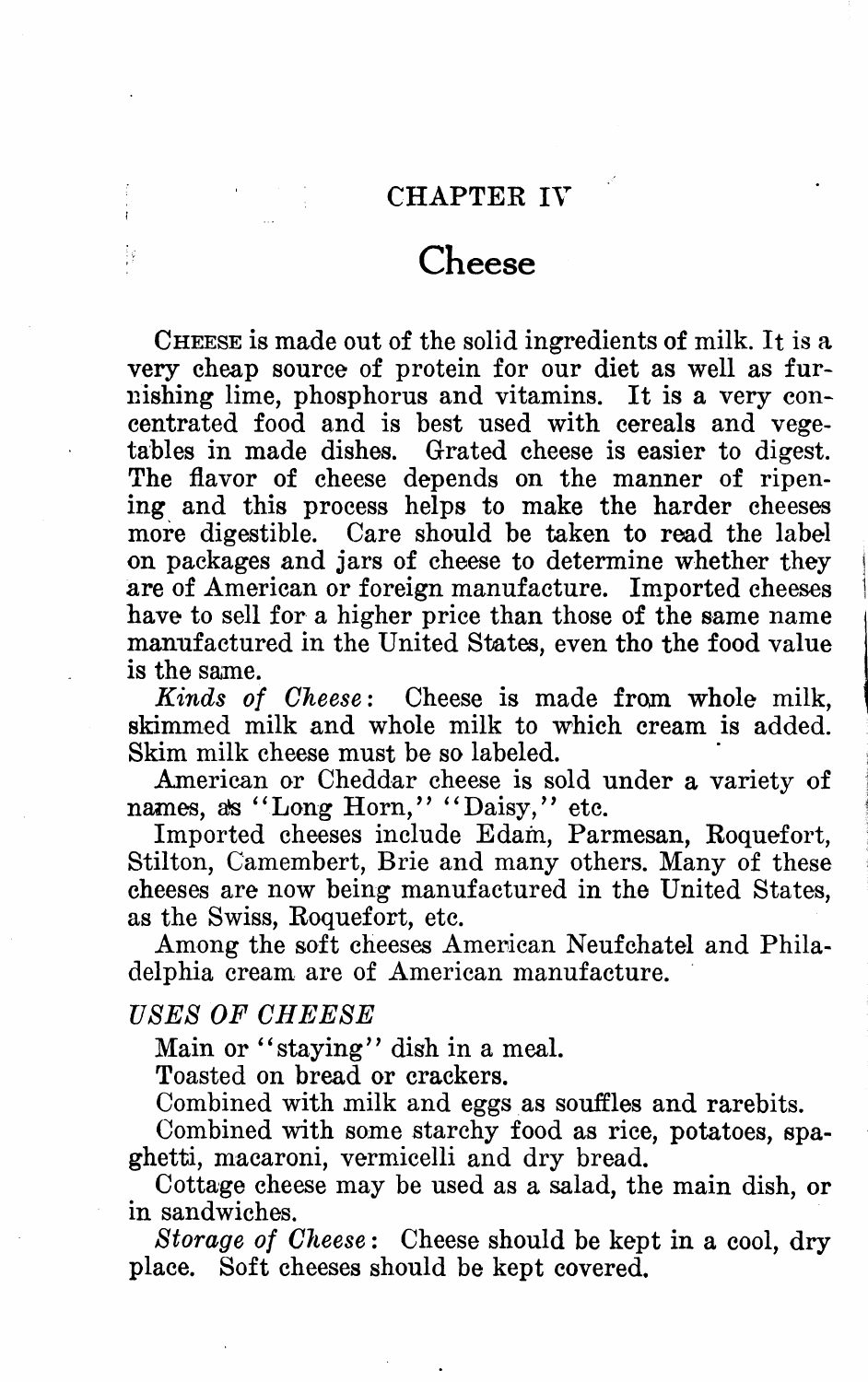## $C$ HEESE  $\cdot$  31

## *Using Cheese Left-overs* :

Small pieces of cheese may be dried and grated for use as flavoring in many scalloped dishes, as cauliflower and potatoes.

Hard cheeses may be softened by adding cream to them after grating.

Seasonings, as pimento, may also be added, making the cost much less than seasoned cheeses bought in jars and packages.

## *CHEESE RECIPES*

## CHEESE FONDUE

 $1\frac{1}{3}$  c. hot milk  $4$  eggs

 $1\frac{1}{2}$  c. soft stale bread crumbs  $\frac{1}{2}$  ib. grated cheese<br>1 tbsp butter or other fat  $\frac{1}{2}$  tsp. salt  $\tilde{1}$  tbsp butter or other fat

Mix hot milk, bread crumbs, salt and cheese; add the yolks thoroly beaten; into this mixture cut and fold the whites of the eggs beaten until stiff. Pour into a buttered baking dish and cook 30 minutes in a moderate oven (350° F.).

## EGGS WITH CHEESE

4 eggs<br> $\frac{1}{2}$  c. cream

Salt, pepper and paprika to taste ½ c. grated cheese

1 tbsp. butter

Melt the butter and add the unbeaten eggs one by one; add cream, seasonings and cheese. Heat and stir until cheese is melted and serve on buttered toast.

#### CHEESE PUDDING

| 8 slices bread | $1\frac{1}{2}$ c. grated cheese |
|----------------|---------------------------------|
| 4 eggs         | Salt and pepper                 |

1 qt. milk

Butter thin slices of bread and place flat in baking dish. Be• tween slices put salt, pepper and grated cheese. Beat eggs in milk, pour over bread, sprinkle cheese on top and bake in moderate oven (350° F.) for half an hour. Serve immediately.

## CHEESE DREAMS

Butter lightly thin slices of bread from which crust has been removed and sprinkle with grated cheese. Arrange as a sandwich, then dip into a mixture of one beaten egg and ¾ c. of milk, seasoned with salt and pepper. Fry in deep fat to a golden brown, or saute in butter in the skillet until it is a golden brown on each side.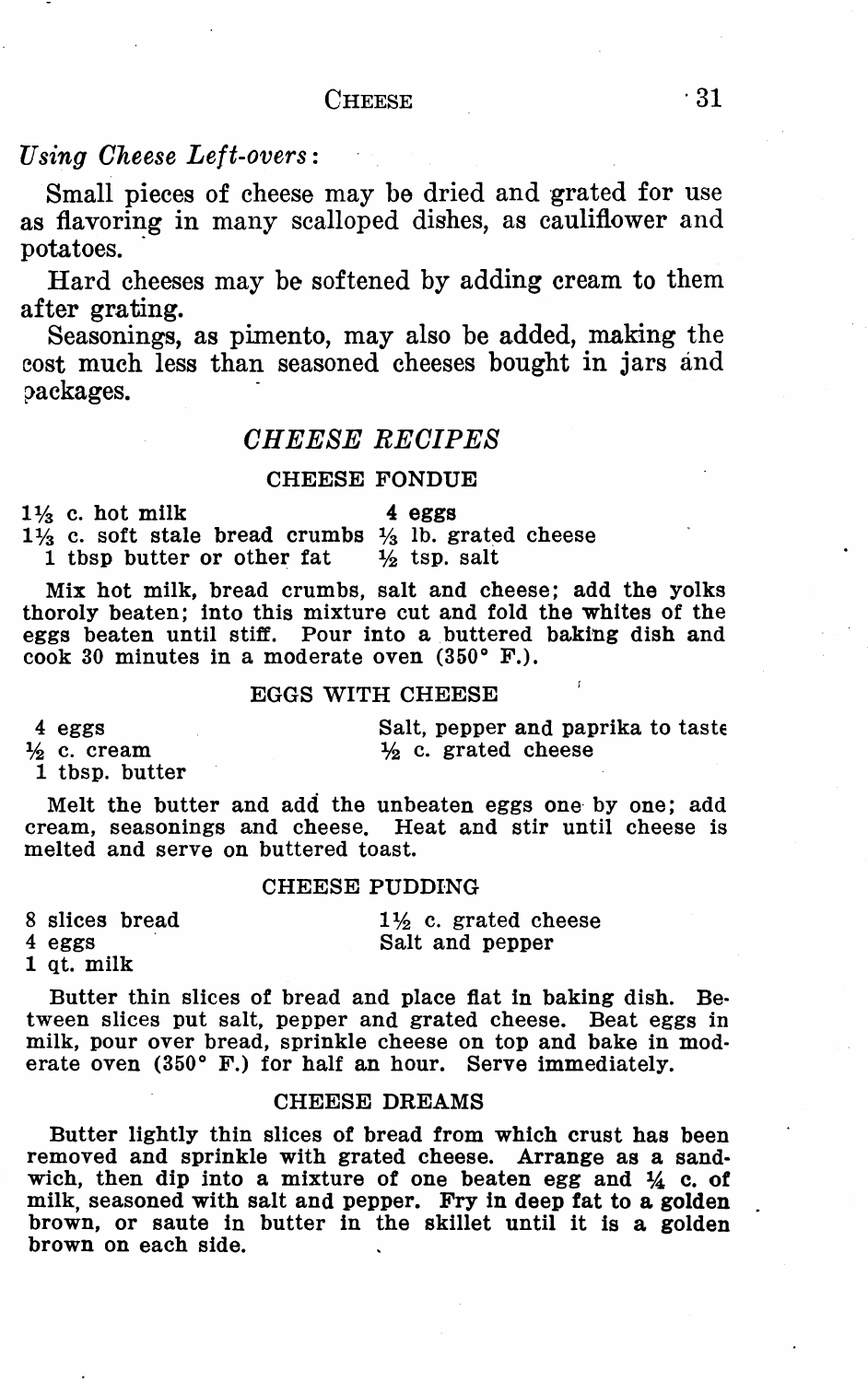## 32 A HANDBOOK OF FOODS AND COOKERY

## MACARONI AND CHEESE

| 1 c. macaroni broken into | 2 thsp. flour                   |
|---------------------------|---------------------------------|
| 1 inch pieces             | $\frac{1}{2}$ lb. grated cheese |
| 1 c. milk                 | Salt, pepper, paprika to taste  |
| <b>0.</b> 19. 9. . 11.    |                                 |

2 tbsp. butter

Cook macaroni in a large amount of boiling salted water until tender, turn into a colander and rinse with cold water to prevent pieces from sticking together. Make sauce as follows: melt butter, add flour and seasonings, then milk, and cook thoroly, add part of the cheese and stir until melted. Arrange alternate layers of macaroni and cheese in a buttered baking dish. Pour sauoe over and cover with soft bread crumbs which have been buttered. Reheat in oven before serving or until crumbs are browned.

#### WELSH RABBIT

1 tbsp. butter 1 tbsp, flour 1 c. milk  $\frac{1}{2}$  lb. grated cheese  $\frac{1}{2}$  tsp. each salt, mustard and paprika Few grains cayenne pepper

Melt butter, add flour and milk gradually, cook, stirring, until thick and smooth. Add cheese and stir until it is melted. Season, and serve at once on crackers or toasted slices of bread.

#### PIMENTO CHEESE ROAST

| 2 c. cooked lima beans          | 3 c. bread crumbs   |
|---------------------------------|---------------------|
| $\frac{1}{2}$ lb. grated cheese | <b>Butter</b>       |
| 1 egg                           | Seasonings to taste |
| 2 pimentos                      |                     |

Drain liquid from beans and run thru a meat chopper; mix with cheese, cut the pimentos very fine and add to the cheese mixture. Add seasonings, egg slightly beaten, and enough bread crumbs to make the mixture stiff enough to shape into a roll. Roll in bread crumbs and bake in a moderate oven (350° F.) until brown, basting with melted butter and water. Serve very hot with tomato sauce.

#### TO ACCOMPANY SALAD

Grated cheese may be moistened with cream until of such a consistency it can be molded. Strawberries may be shaped out of it and rolled in red sugar to give right color. Also carrots may be shaped from it. Either may have a sprig of parsley at the top. These are attractive additions to a salad plate.

### CHEESE STRAWS

Roll pie paste one-fourth inch thick, sprinkle with grated cheese, salt and paprika. Fold over several times, roll again